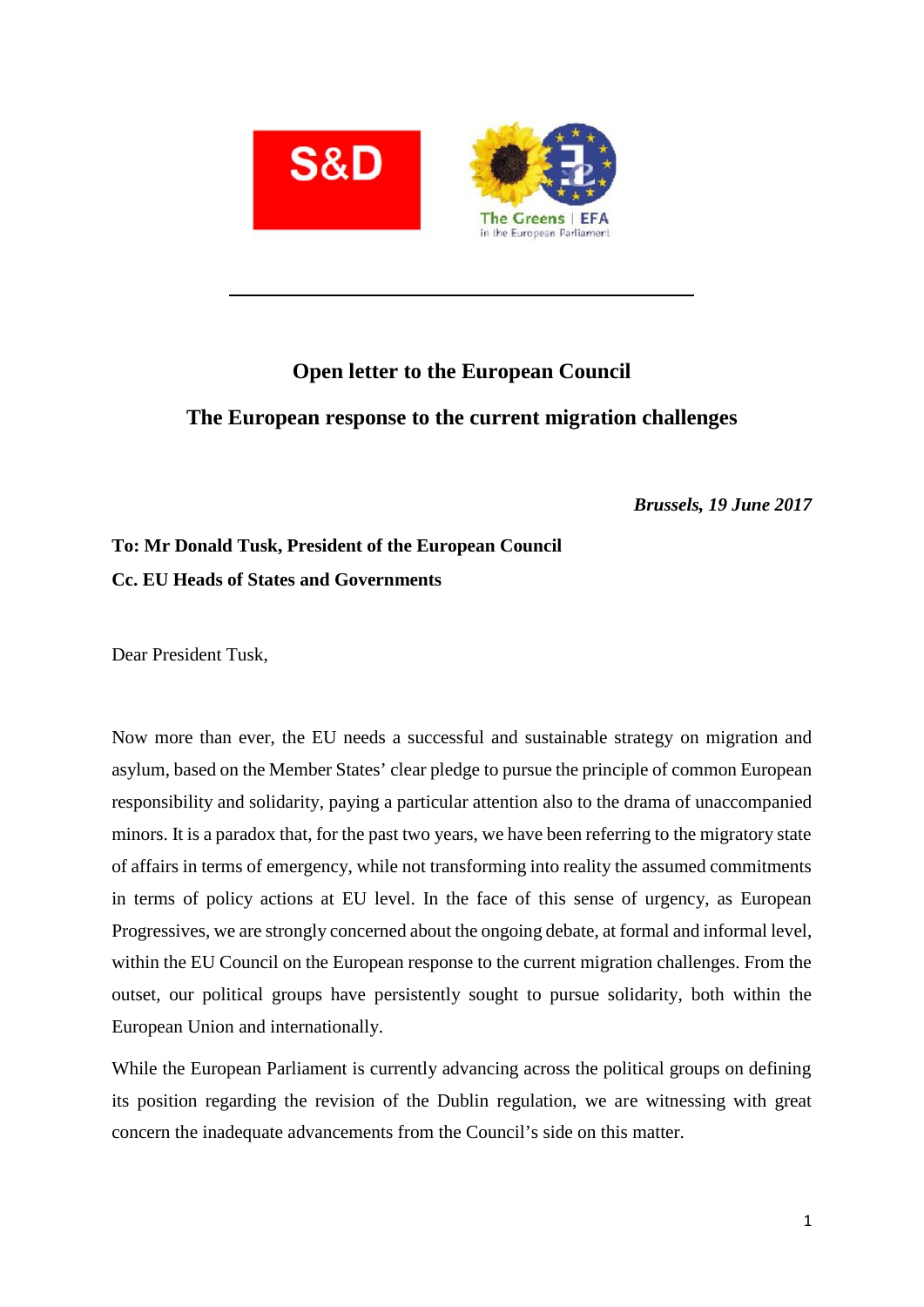In this respect, we are calling for achieving a significant progress also at Council level, with respect to the Dublin revision, the relocation and the legal migration - related matters, in order to equally reflect the current state of play within the European Parliament.

As already highlighted, we are deeply unsettled about the ongoing debate within the EU Council on the revision of the Dublin regulation, which is insufficient and departs radically from the European Parliament's position, as expressed clearly in the Kyenge - Metsola Report and the concrete and binding notion of solidarity anchored in EU's primary law, in asking to overcome the first country of irregular entry criterion and to move towards a centralized and permanent mechanism of fair responsibility sharing among Member States. We would like to take this opportunity to recall not only the pressing need to deliver such a significant file in good time, but also the necessity to develop an asylum system based on true solidarity and responsibility sharing, in compliance with art. 78 and art. 80 of the TFEU.

Moreover, in 2015, a decision to relocate 160 000 asylum seekers from Italy and Greece was adopted as an urgent solidarity measure in the absence of a European asylum system based on responsibility-sharing, which is still not in place. Two years later, while acknowledging that some progress has been made, we remain deeply disappointed regarding the unfulfilled commitments of Member States to solidarity and responsibility sharing, which is also in detriment to the rights and living conditions of the refugees themselves. We are appealing to the collective responsibility with respect to the fulfilment of obligations under the Council decisions and to systematically relocate asylum seekers, from Greece and Italy, until the committed 160.000 relocations have been taken place in an effective and smooth manner and to extend the relocation measures until the adoption of the reform of the Dublin regulation, as the Parliament called for in its resolution of 18 May 2017.

We need harmonised, efficient and ambitious, safe and legal channels of migration, which are effectively used by and across the Member States. One of these channels should pass through the establishment of an EU Blue Card, which should be available to a broad class of highly skilled third country nationals, irrespective of their legal status, in particular, to any beneficiaries of international protection, or applicants for international protection who already have access to the labour market and fulfil all the qualifying criteria for a Blue Card.